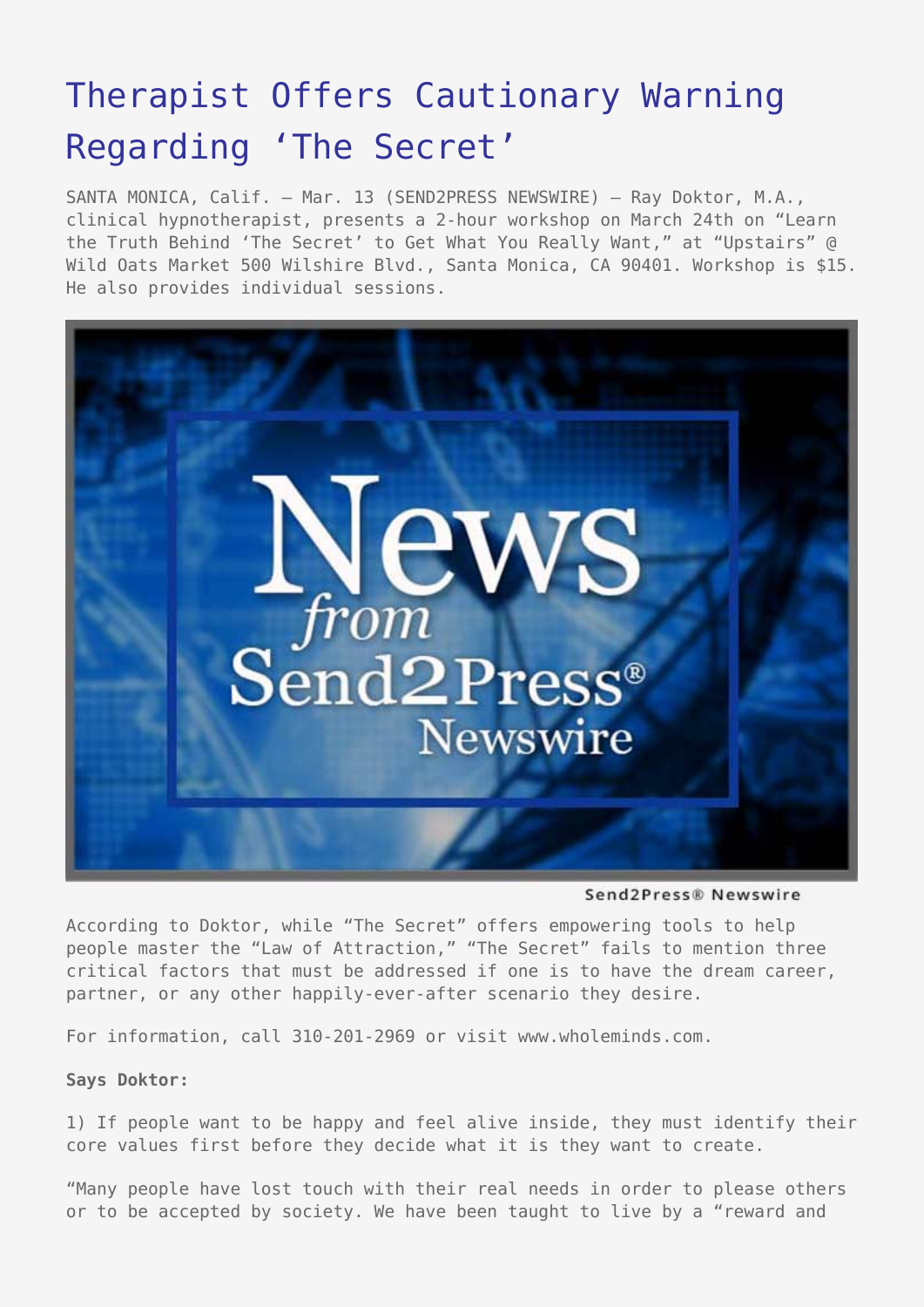consequence plan," which means that we will do what is expected of us so that we will be liked. We might say that we want to lose weight or have our dream career, but if we are not aware of our true core values, these things will not make us happy even if we are able to achieve them."

2) People must honor their emotions and pay attention to the longing in their hearts, rather than the fantasy in their heads.

"The Secret" forgets the underlying stuff that lurks behind the wish. For example, I had a client who used the principles of "The Secret" in order to attract women into his life. Suddenly he was very popular, but this didn't bring him happiness because he was so fearful of being in a committed relationship.

Ask yourself: How do you feel inside when you think about your dream? Is your dream in alignment with your heart? Many people think they want something, but upon receiving that thing discover that it doesn't satisfy the deeper longing of their heart.

3) Seek outside support if you are unable to release worn out perceptions, or to disengage from misguided beliefs that consistently result in patterns of failure.

Oftentimes, individuals cannot get to the bottom of an unwanted issue by themselves. For example, a woman who has had little success in attracting a partner might have a belief that men are unavailable. She can say, 'I'm going to meet better partners,' but she has to change her internal world first before she can change her external world.

Perhaps she grew up with a father who was never there for her. Subconsciously, this woman might harbor an underlying belief that she is not lovable, or she might feel as though she doesn't deserve any better. Until she identifies the core beliefs and feelings that are driving her perceptions that men are unavailable, she will repeatedly attract unavailable partners, no matter how many times she watches "The Secret."

"The real truth behind 'The Secret'," concludes Doktor, "is that emotions fuel cognitions. Anybody can tell you what they think you should do, but you need to feel it. Emotions are like the 'check engine' light of the soul. One must identify and understand them in order to create one's dreams."

Ray Doktor M.A., clinical hypnotherapist will show you how that is possible in his workshop.

From the soul mate and the BMW, to the million dollar McMansion and having perfect health, the DVD and New York Times bestseller, "The Secret," presents a formula for uncompromised success in every area of one's life. As a genie appears who states, "Your wish is my command," viewers are told they can have any experience or thing they want simply by ordering it from that great catalog in the sky called, "the Universe." The groundswell for "The Secret" – including the multiple Oprah appearances by some of "The Secret's" stars – has elevated "The Secret" to its current status as the recipe for "having it